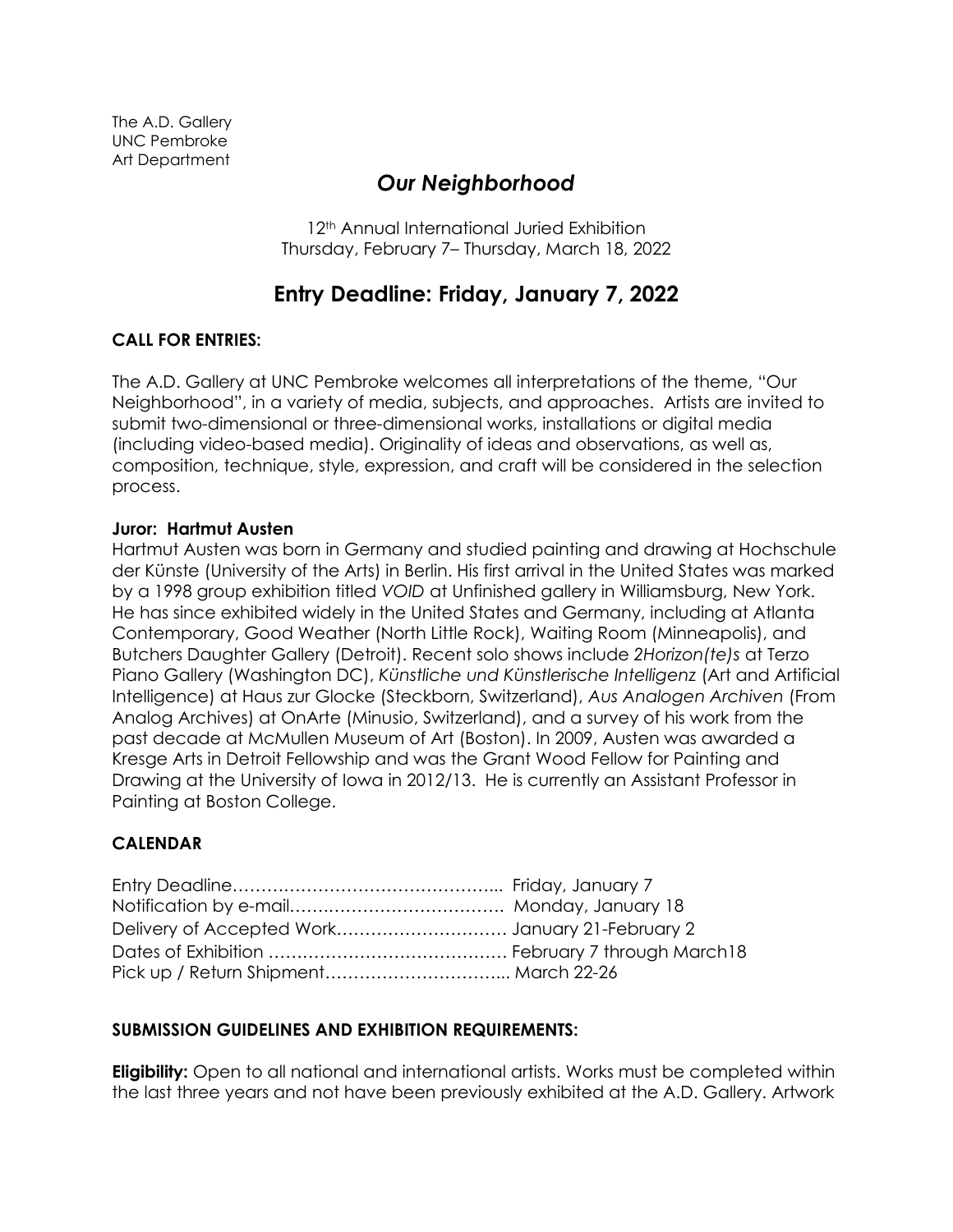should be original, no mass-produced prints or reproductions. Submitting artists must be at least 18 years of age.

**Awards:** \$400 first prize, \$200 second prize, and \$100 third prize

**Entry and Handling Fee:** None! Accepted artists must provide for delivery and return of work, as below.

**Entry Procedure:** Each artist must submit work following the guidelines below. Entries must be submitted by mail or online by January 7, 2022 at 11:59 p.m.

#### **Entry Guidelines:**

- Email files to adgallery@uncp.edu
- Title the e-mail: "Our Neighborhood 12th Annual IJE"
- In the body of the e-mail please include the following:

Your Name

Address

Email address

Phone

Website address (if you have one)

Title, media, dimensions, date of each work submitted, & insurance values Optional: Description (max. 50 words) and/or methods used

Indicate if your payment has been made by phone or has been mailed

- Artists may enter up to 3 works (3 additional images may be submitted for details or 3-D works)
- Please submit all images as attachments, do not drop them in the body of your email
- Submitted images should be in JPEG format at 72 dpi
- Submitted files should be no larger than 1024 pixels x 768 pixels
- A full view of each submitted artwork is required
- JPEG files should be named as follows: firstinitial lastname abbreviated title.jpg. (For example, w\_smith\_shorttitle.jpg.)
- For Video submissions, please send us the direct URL links to your video files. All works must be no longer than 5 minutes. If the work is accepted, you will be asked to submit the original file.
- Please do not submit 35mm slides or CDs

Mail entries should be sent to: Joseph Begnaud, A.D. Gallery Director UNC Pembroke Art Department P.O. Box 1510 One University Drive Pembroke, NC 28372

**Acceptance and Delivery of Work:** Artists whose work is selected for the exhibition will be notified by January 18. Artists are responsible for delivery of their work to and from the gallery. Accepted work may be delivered in person or shipped postage paid by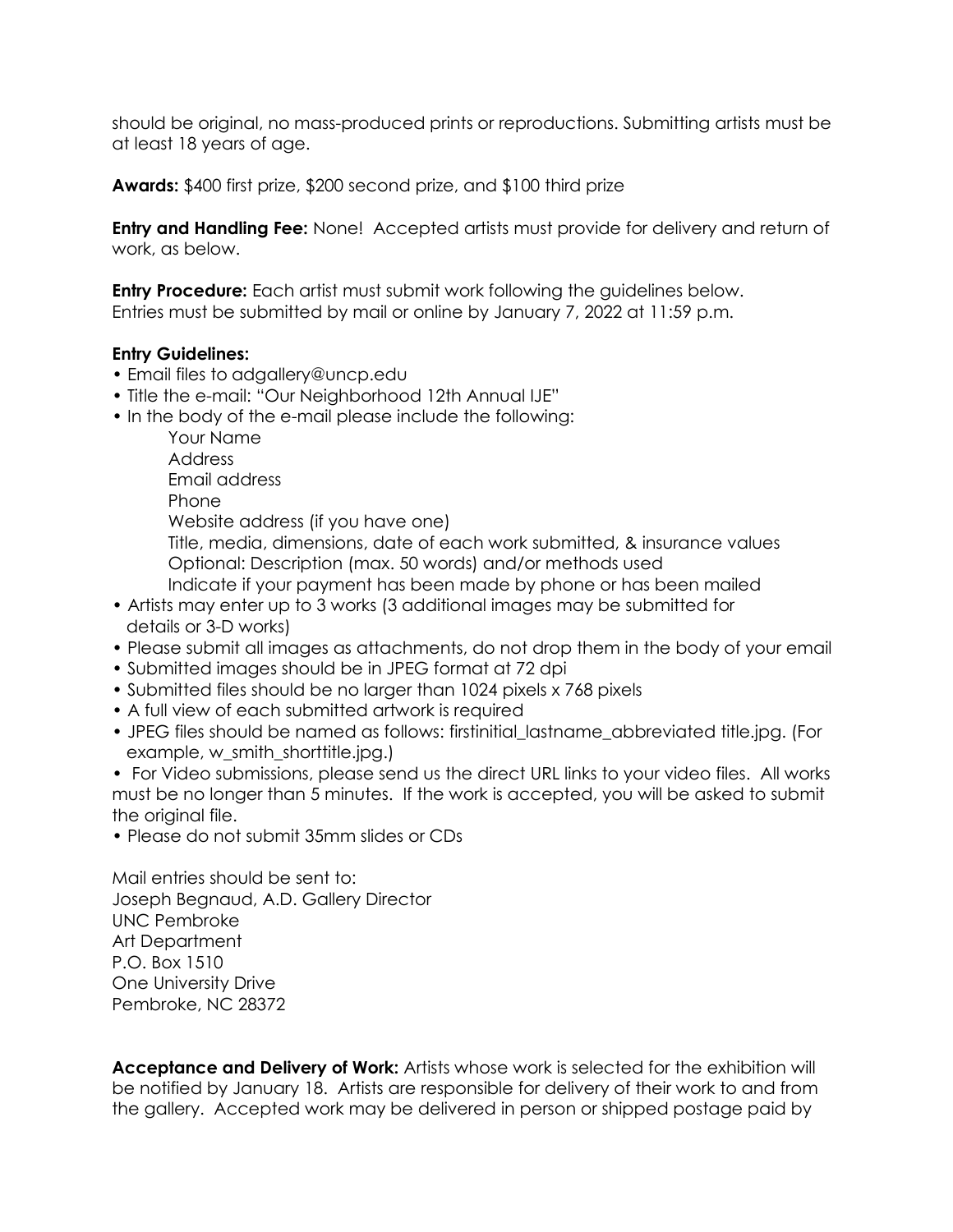artist in appropriate packaging for artwork that is reusable upon return shipment. If inappropriate shipping materials are used, damaged work will not be covered by the gallery. All packages must include a prepaid return address label. Shipped artwork must arrive by February 2 at 5 p.m. UPS or FedEx is preferred method of shipment.

**Return of Work:** Return postage should be prepaid by the artist and included with the work at the time of delivery. If work is dropped off in person, it should be picked up in person. The gallery will only return work if the artist provides appropriate packing & shipping material with a prepaid shipping label. Shipped work will be returned after March 22, 2022.

**Presentation:** Wall-mounted work: Not to exceed 5' in height or width, and 60 lbs.; Installations: May not alter the character of gallery walls, ceiling or floor. Pedestals will be provided for 3-D work. Multimedia: The gallery is equipped with three 52" monitors (for digital output) and an LCD projector.

For floor plan please visit our website: https://www.uncp.edu/departments/art/adgallery/gallery-information

All works must be ready to install. 2-D work must be framed under plexiglass or glass (with exception of works on canvas) and wired with the necessary hanging device attached. Unframed works should be shipped with the appropriate hanging equipment and installation instructions. The juror or gallery director may withhold works that are misrepresented by digital submission.

**Art Sales:** Sale of work is not permitted as this is a non-profit gallery supported through a state funded university.

**Covid-19 Considerations:** The A.D. Gallery at the University of North Carolina in Pembroke has been very fortunate to remain open with classes during Fall 2020 and Spring 2021 semester. In the unlikely event that our campus close for the project dates of the show, an online exhibition will be held for accepted works and prizes will still be awarded.

While our gallery is open, please visit our website to review our Covid-19 guidelines before planning a visit to our campus. Masks are required to be worn inside, and groups sizes must be limited to nine persons in the gallery space at a time. A formal reception will not be held, and all awards will be announced online by the opening date of February 11, 2022, on our website. https://www.uncp.edu/departments/art/adgallery

**Contractual Agreement:** Entry to this exhibition implies agreement on the part of the sender to the conditions set forth in this prospectus.

All entries selected for this exhibition will be insured for the listed value from time of receipt through return shipment. Elected work must remain on view until the close of the exhibition.